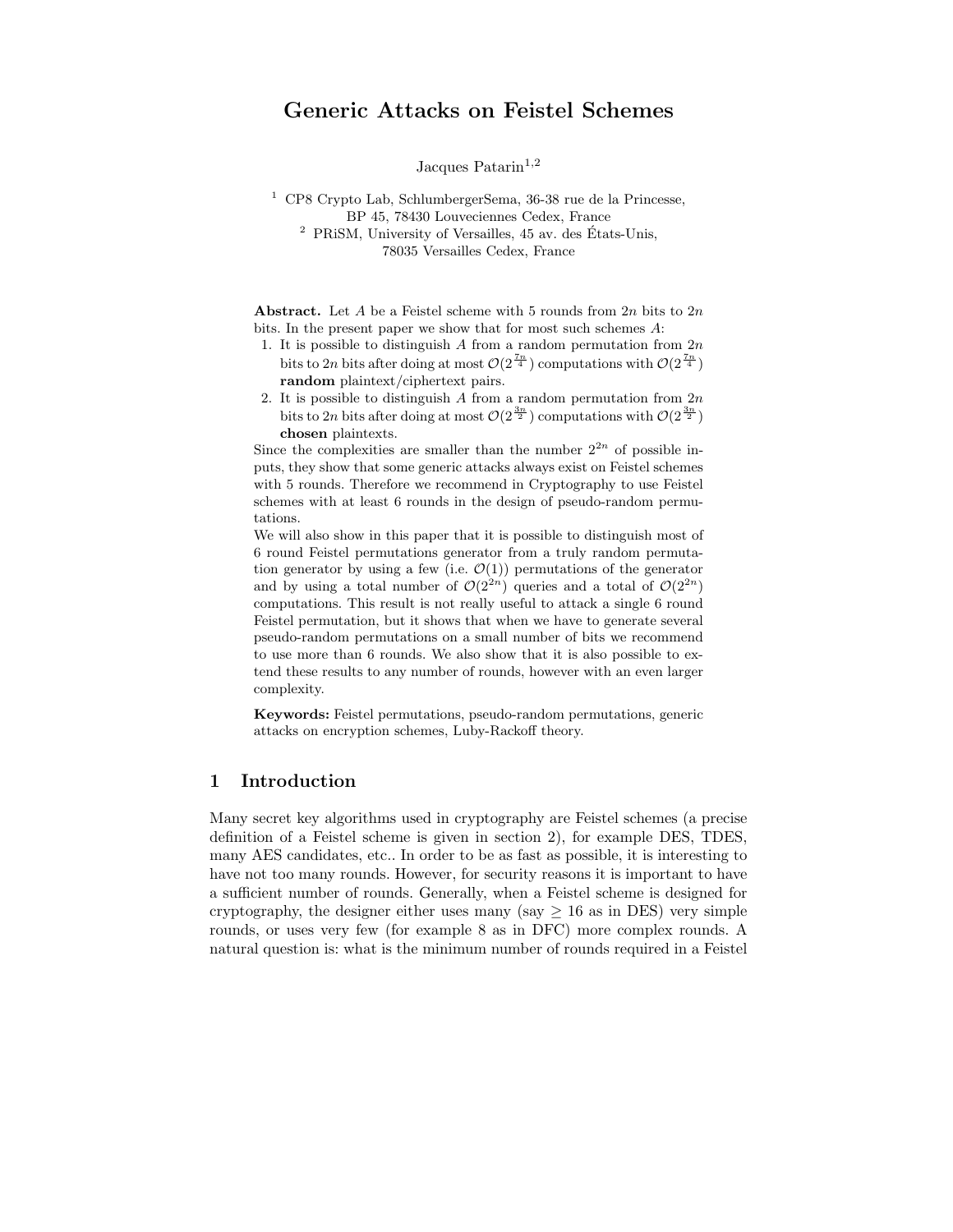scheme to avoid all the "generic attacks" , i.e. all the attacks effective against most of the schemes, and with a complexity negligible compared with a search on all the possible inputs of the permutation.

Let assume that we have a permutation from  $2n$  bits to  $2n$  bits. Then a generic attack will be an attack with a complexity negligible compared to  $\mathcal{O}(2^{2n})$ , since there are  $2^{2n}$  possible inputs on  $2n$  bits.

It is easy to see that for a Feistel scheme with only one round there is a generic attack with only 1 query of the permutation and  $\mathcal{O}(1)$  computations: just check if the first half  $(n \text{ bits})$  of the output are equal to the second half of the input.

In [4] it was shown that for a Feistel scheme with two rounds there is also a generic attack with a complexity of  $\mathcal{O}(1)$  chosen inputs (or  $\mathcal{O}(2^{\frac{n}{2}})$  random inputs).

Also in [4], M. Luby and C. Rackoff have shown their famous result: for more than 3 rounds all generic attacks on Feistel schemes require at least  $\mathcal{O}(2^{\frac{n}{2}})$ inputs, even for chosen inputs. If we call a Luby-Rackoff construction (a.k.a. L-R construction) a Feistel scheme instantiated with pseudo-random functions, this result says that the Luby-Rackoff construction with 3 rounds is a pseudorandom permutation.

Moreover for 4 rounds all the generic attacks on Feistel schemes require at least  $\mathcal{O}(2^{\frac{n}{2}})$  inputs, even for a stronger attack that combines chosen inputs and chosen outputs (see [4] and a proof in  $[6]$ , that shows that the Luby-Rackoff construction with 4 rounds is super-pseudorandom, a.k.a strong pseudorandom). However it was discovered in [7] (and independently in [1]) that these lower bounds on 3 and 4 rounds are tight, i.e. there exist a generic attack on all Feistel schemes with 3 or 4 rounds with  $\mathcal{O}(2^{\frac{n}{2}})$  chosen inputs with  $\mathcal{O}(2^{\frac{n}{2}})$  computations.

For 5 rounds or more the question remained open. In [7] it was proved that for 5 rounds (or more) the number of queries must be at least  $\mathcal{O}(2^{\frac{2n}{3}})$  (even with unbounded computation complexity), and in [8] it was shown that for 6 rounds (or more) the number of queries must be at least  $\mathcal{O}(2^{\frac{3n}{4}})$  (even with unbounded computations).

It can be noticed (see [7]) that if we have access to unbounded computations, then we can make an exhaustive search on all the possible round functions of the Feistel scheme, and this will give an attack with only  $\mathcal{O}(2^n)$  queries (see [7]) but a gigantic complexity  $\geq \mathcal{O}(2^{n2^n})$ . This "exhaustive search" attack always exists, but since the complexity is far much larger than the exhaustive search on plaintexts in  $\mathcal{O}(2^{2n})$ , it was still an open problem to know if generic attacks, with a complexity  $\ll \mathcal{O}(2^{2n})$ , exist on 5 rounds (or more) of Feistel schemes.

In this paper we will indeed show that there exist generic attacks on 5 rounds of the Feistel scheme, with a complexity  $\ll \mathcal{O}(2^{2n})$ . We describe two attacks on 5 round Feistel schemes:

- 1. An attack with  $\mathcal{O}(2^{\frac{7n}{4}})$  computations on  $\mathcal{O}(2^{\frac{7n}{4}})$  random input/output pairs.
- 2. An attack with  $\mathcal{O}(2^{\frac{3n}{2}})$  computations on  $\mathcal{O}(2^{\frac{3n}{2}})$  chosen inputs.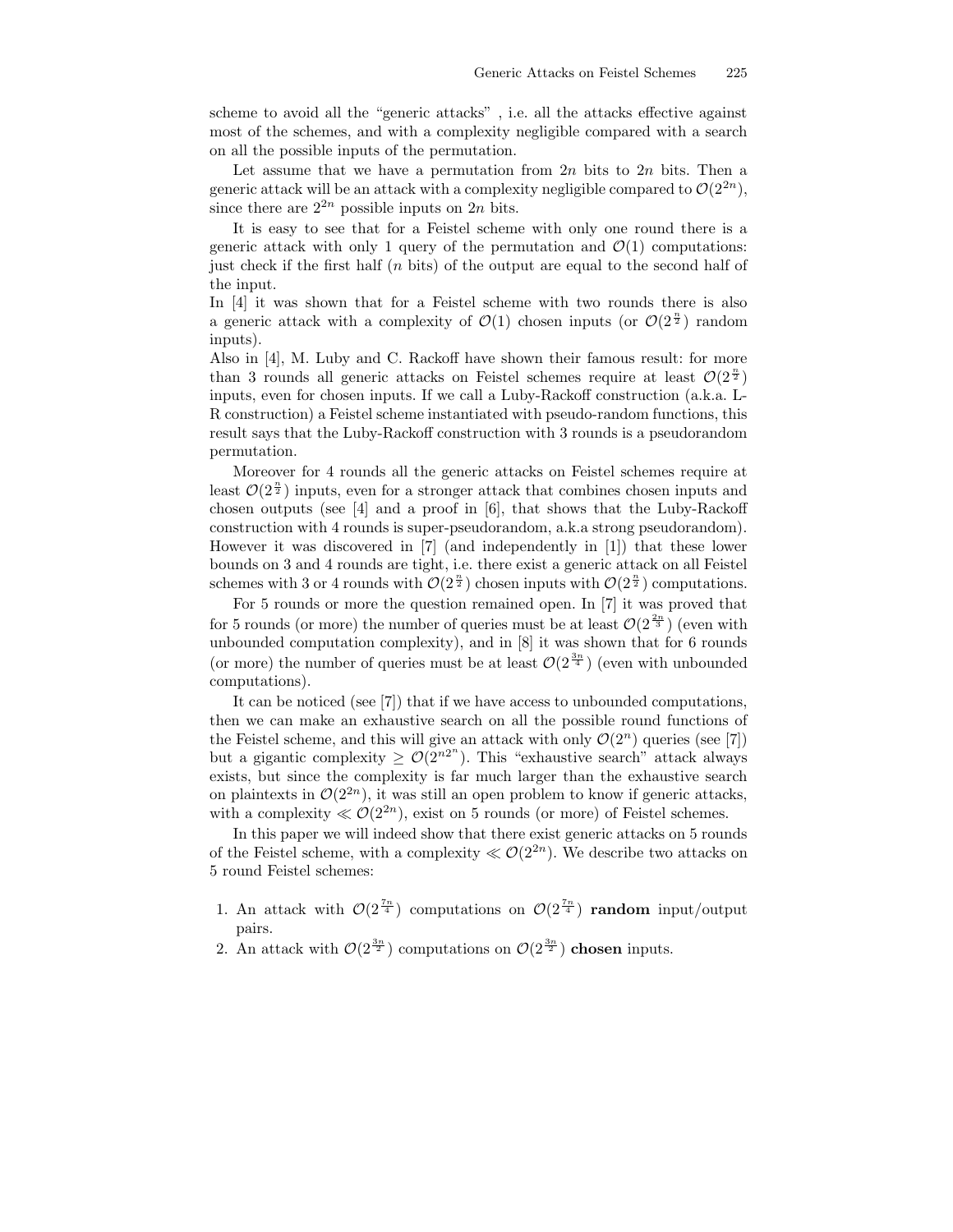#### 226 Jacques Patarin

For 6 rounds (or more) the problem remains open. In this paper we will describe some attacks on 6 rounds (or more) with a complexity much smaller than  $\mathcal{O}(2^{n^2})$ of exhaustive search, but still  $\geq \mathcal{O}(2^{2n})$ . So these attacks on 6 rounds and more are generally not interesting against a single permutation. However they may be useful when several permutations are used, i.e. they will be able to distinguish some permutation generators. These attacks show for example that when several small permutations must be generated (for example in the Graph Isomorphism scheme, or as in the Permuted Kernel scheme) then we must not use a 6 round Feistel construction.

Remark The generic attacks presented here for 3, 4 and 5 rounds are effective against most Feistel schemes, or when the round functions are randomly chosen. However it can occur that for specific choices of the round function, the attacks, performed exactly as described, may fail. However in this case, very often there are modified attacks on these specific round functions. This point will be discussed in section 6.

# 2 Notations

We use the following notations that are very similar to those used in [4], [5] and  $|8|$ .

- $-I_n = \{0,1\}^n$  is the set of the  $2^n$  binary strings of length n.
- For  $a, b \in I_n$ ,  $[a, b]$  will be the string of length  $2n$  of  $I_{2n}$  which is the concatenation of a and b.
- For  $a, b \in I_n$ ,  $a \oplus b$  stands for bit by bit exclusive or of a and b.
- $\circ$  is the composition of functions.
- The set of all functions from  $I_n$  to  $I_n$  is  $F_n$ . Thus  $|F_n| = 2^{n \cdot 2^n}$ .
- The set of all permutations from  $I_n$  to  $I_n$  is  $B_n$ . Thus  $B_n \subset F_n$ , and  $|B_n|$  =  $(2^n)!$
- Let  $f_1$  be a function of  $F_n$ . Let L, R, S and T be elements of  $I_n$ . Then by definition

$$
\Psi(f_1)[L,R] = [S,T] \stackrel{\text{def}}{\Leftrightarrow} \begin{cases} S = R \\ \text{and} \\ T = L \oplus f_1(R) \end{cases}
$$

– Let  $f_1, f_2, \ldots, f_k$  be k functions of  $F_n$ . Then by definition:

$$
\Psi^k(f_1,\ldots,f_k)=\Psi(f_k)\circ\cdots\circ\Psi(f_2)\circ\Psi(f_1).
$$

The permutation  $\Psi^k(f_1,\ldots,f_k)$  is called "a Feistel scheme with k rounds" and also called  $\Psi^k$ .

# 3 Generic attacks on 1,2,3 and 4 rounds

Up till now, generic attacks had been discovered for Feistel schemes with 1,2,3,4 rounds. Let us shortly describe these attacks.

Let f be a permutation of  $B_{2n}$ . For a value  $[L_i, R_i] \in I_{2n}$  we will denote by  $[S_i, T_i] = f[L_i, R_i].$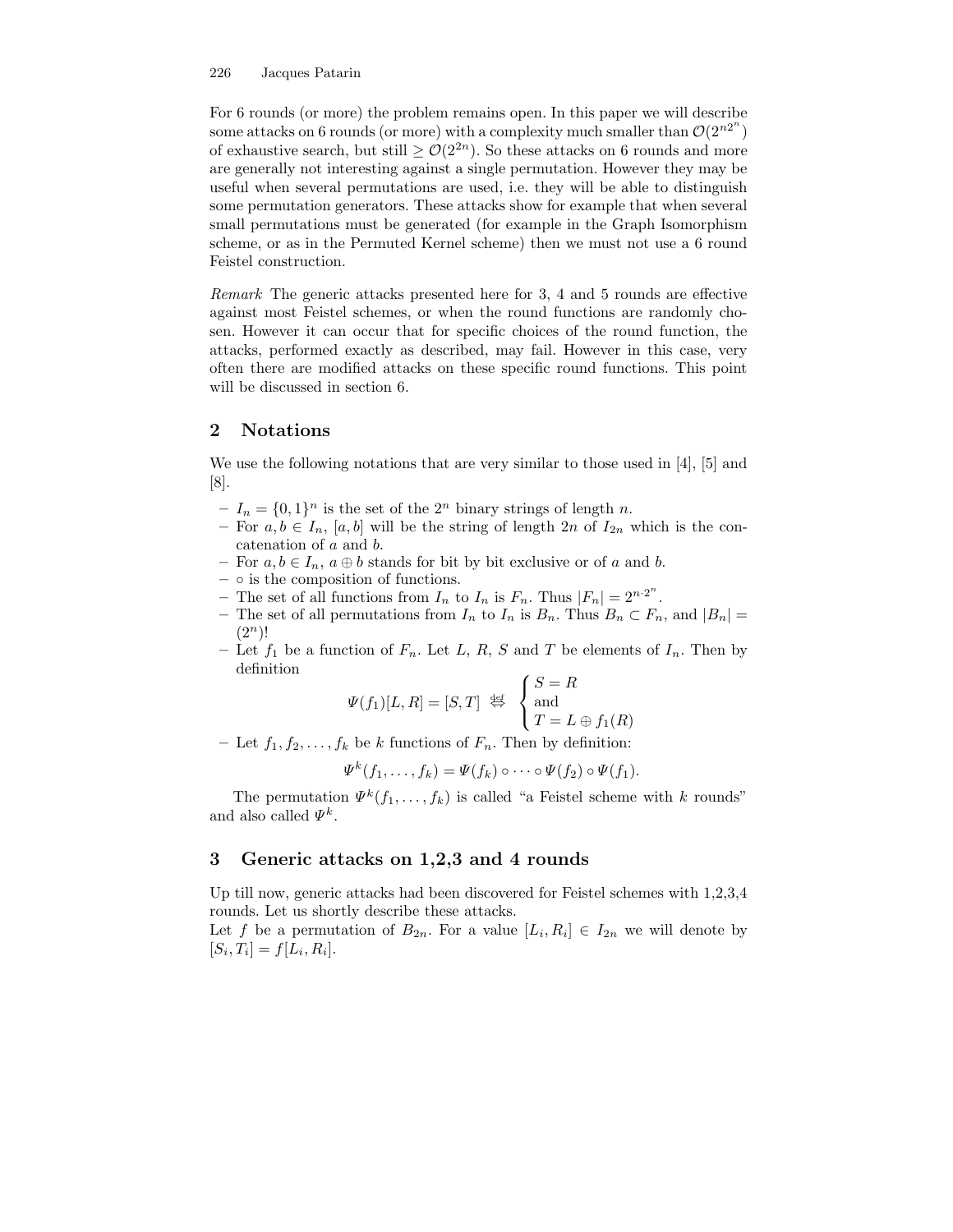#### 1 round

The attack just tests if  $S_1 = R_1$ . If f is a Feistel scheme with 1 round, this will happen with 100% probability, and if f is a random permutation with probability  $\simeq \frac{1}{2^n}$ . So with one round there is a generic attack with only 1 random query and  $\mathcal{O}(1)$  computations.

#### 2 rounds

Let choose  $R_2 = R_1$  and  $L_2 \neq L_1$ . Then the attack just tests if  $S_1 \oplus S_2 = L_1 \oplus L_2$ . This will occur with 100% probability if f is a Feistel scheme with 2 rounds, and if f is a random permutation with probability  $\simeq \frac{1}{2^n}$ . So with two rounds there is a generic attack with only 2 chosen queries and  $\mathcal{O}(1)$  computations.

Note 1: It is possible to transform this chosen plaintext attack in a known plaintext attack like the following. If we have  $\mathcal{O}(2^{\frac{n}{2}})$  random inputs  $[L_i, R_i]$ , then with a good probability we will have a collision  $R_i = R_j, i \neq j$ . Then we test if  $S_i \oplus S_j = L_i \oplus L_j$ . Now the attack requires  $\mathcal{O}(2^{\frac{n}{2}})$  random queries and  $\mathcal{O}(2^{\frac{n}{2}})$  computations.

Note 2: This attack on 1 and 2 rounds was already described in [4].

### 3 rounds

Let  $\phi$  be the following algorithm :

- 1.  $\phi$  chooses m distinct  $R_i, 1 \leq i \leq m$ , and chooses  $L_i = 0$  (or  $L_i$  constant) for all i,  $1 \leq i \leq m$ .
- 2.  $\phi$  asks for the values  $[S_i, T_i] = f[L_i, R_i], 1 \leq i \leq m$ .
- 3.  $\phi$  counts the number N of equalities of the form  $R_i \oplus S_i = R_j \oplus S_j, i < j$ .
- 4. Let  $N_0$  be the expected value of N when f is a random permutation, and  $N_1$ be the expected value of N when f is a  $\psi^3(f_1, f_2, f_3)$ , with randomly chosen  $f_1, f_2, f_3.$

Then  $N_1 \simeq 2N_0$ , because when f is a  $\psi^3(f_1, f_2, f_3)$ ,  $R_i \oplus S_i = f_2(f_1(R_i))$ so  $f_2(f_1(R_i)) = f_2(f_1(R_j))$ ,  $i < j$ , if  $f_1(R_i) \neq f_1(R_j)$  and  $f_2(f_1(R_i)) =$  $f_2(f_1(R_i))$  or if  $f_1(R_i) = f_1(R_i)$ .

So by counting  $N$  we will obtain a way to distinguish 3 round Feistel permutations from random permutations. This generic attack requires  $\mathcal{O}(2^{\frac{n}{2}})$  chosen queries and  $\mathcal{O}(2^{\frac{n}{2}})$  computations (just store the values  $R_i \oplus S_i$  and count the collisions).

*Remark* Here  $N_1 \simeq 2 \cdot N_0$  when  $f_1, f_2, f_3$  are randomly chosen. Therefore this attack is effective on most of 3 round Feistel schemes but not necessarily on all 3 round Feistel schemes. (See section 6 for more comments on this point).

## 4 rounds

This time, we take  $R_i = 0$  (or  $R_i$  constant), and we count the number N of equalities of the form  $S_i \oplus L_i = S_j \oplus L_j$ ,  $i < j$ . In fact, when  $f = \psi^4(f_1, f_2, f_3, f_4)$ , then  $S_i \oplus L_i = f_3(f_2(L_i \oplus f_1(0))) \oplus f_1(0)$ . So the probability of such an equality is about the double in this case (as long as  $f_1, f_2, f_3$  are randomly chosen) than in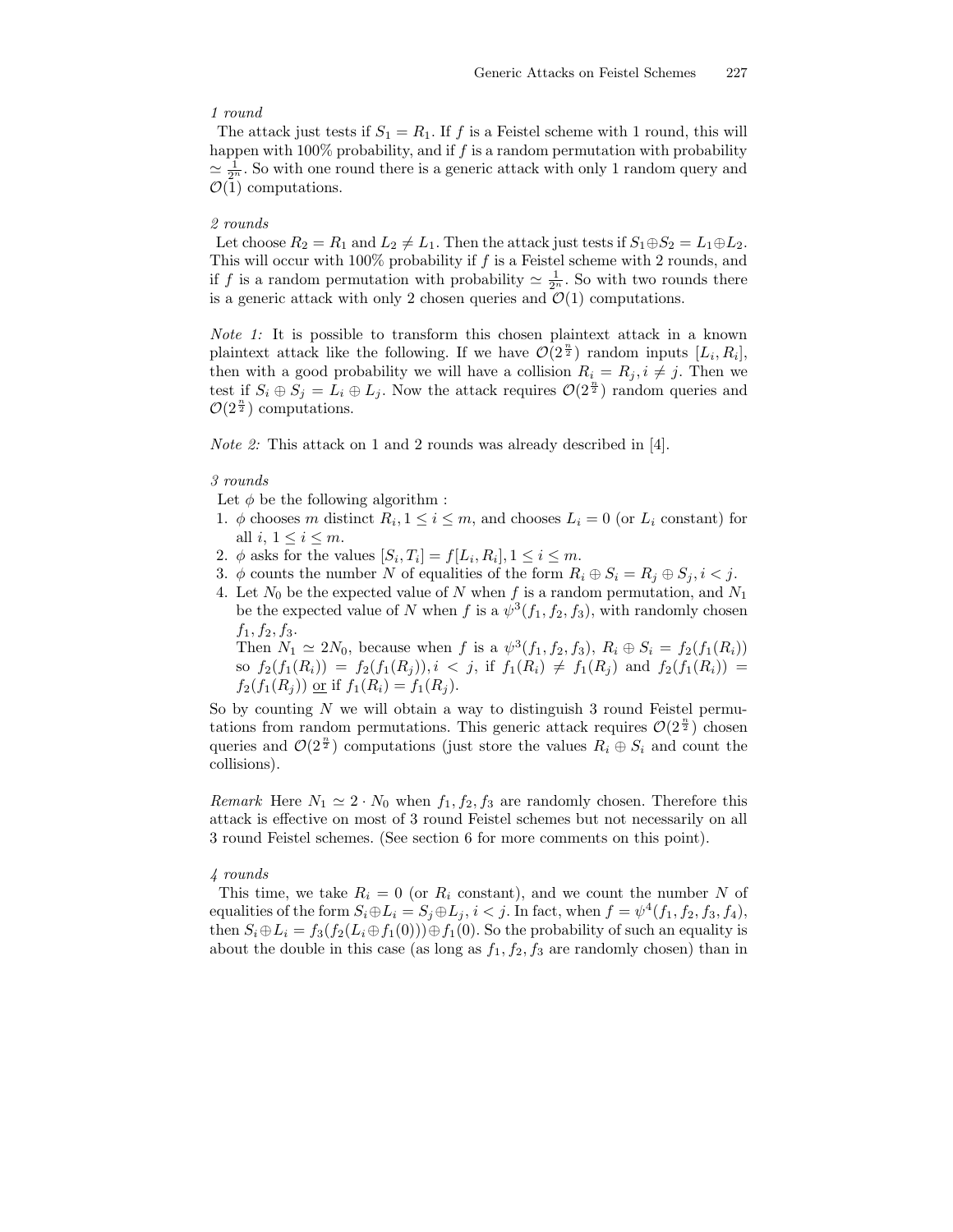the case where f is a random permutation (because if  $f_2(L_i \oplus f_1(0)) = f_2(L_i \oplus f_2(0))$  $f_1(0)$ ) this equality holds, and if  $\beta_i = f_2(L_i \oplus f_1(0)) \neq f_2(L_j \oplus f_1(0)) = \beta_j$  but  $f_3(\beta_i) = f_3(\beta_i)$ , this equality also holds).

So by counting  $N$  we will obtain a way to distinguish 4 round Feistel permutations from random permutations. This generic attack requires  $\mathcal{O}(2^{\frac{n}{2}})$  chosen queries and  $\mathcal{O}(2^{\frac{n}{2}})$  computations (just store the values  $S_i \oplus L_i$  and count the collisions).

Notes:

- 1. These attacks for 3 and 4 rounds have been first published in [7], and independently re-discovered in [1].
- 2. Here again the attack is effective against most of 4 round Feistel schemes but not necessarily on all 4 round Feistel schemes. (See section 6 for more comments on this point).

# 4 A generic attack on 5 round Feistel permutations with  $\mathcal{O}(2^{\frac{7n}{4}})$  random plaintexts and  $\mathcal{O}(2^{\frac{7n}{4}})$  complexity

## 4.1 Notations for 5 round Feistel permutations

Let *i* be an integer. For any given *i*, let  $[L_i, R_i]$  be a string of 2*n* bits in  $I_{2n}$ . Let

$$
\Psi^5[L_i, R_i] = [S_i, T_i].
$$

We introduce the intermediate variables  $X_i, P_i$  and  $Y_i$  such that:

$$
\begin{cases} X_i = L_i \oplus f_1(R_i) \\ P_i = R_i \oplus f_2(X_i) \\ Y_i = X_i \oplus f_3(P_i) \end{cases}
$$

So we have:  $S_i = P_i \oplus f_4(Y_i)$  and  $T_i = Y_i \oplus f_5(S_i)$ . In other terms we have the following:



Figure 1.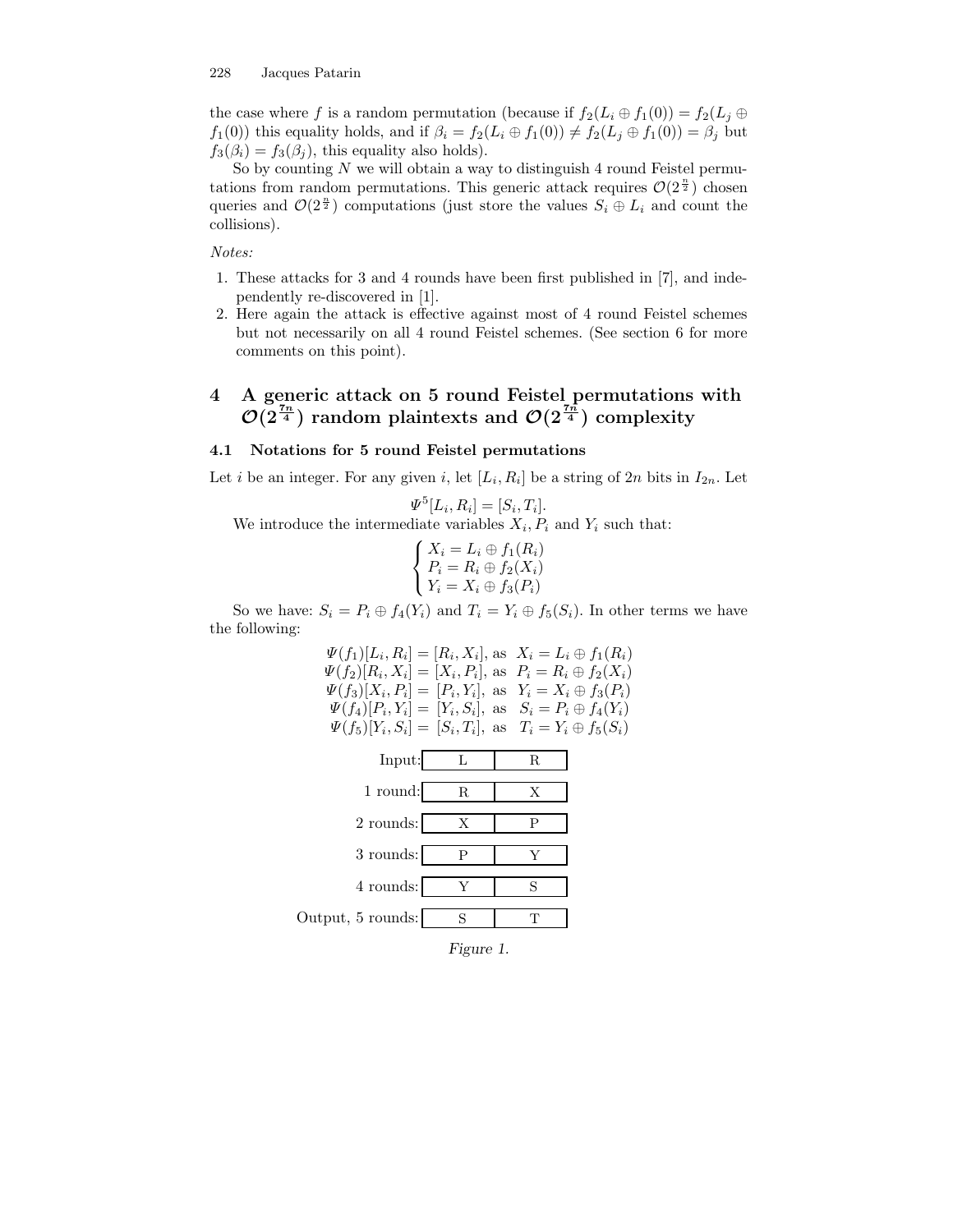We may notice that the following conditions  $(C)$  are always satisfied:

$$
\textbf{(C)}\n\begin{cases}\nR_i = R_j \Rightarrow X_i \oplus L_i = X_j \oplus L_j \quad \textbf{(CR)} \\
X_i = X_j \Rightarrow R_i \oplus P_i = R_j \oplus P_j \quad \textbf{(CX)} \\
P_i = P_j \Rightarrow X_i \oplus Y_i = X_j \oplus Y_j \quad \textbf{(CP)} \\
Y_i = Y_j \Rightarrow S_i \oplus P_i = S_j \oplus P_j \quad \textbf{(CY)} \\
S_i = S_j \Rightarrow Y_i \oplus T_i = Y_j \oplus T_j \quad \textbf{(CS)}\n\end{cases}
$$

#### 4.2 The attack

Let f be a permutation from  $B_{2n}$  We want to know (with a good probability) if f is a random element of  $B_{2n}$ , or if f is a Feistel scheme with 5 rounds (i.e.  $f = \Phi^5(f_1, f_2, f_3, f_4, f_5)$  with  $f_1, f_2, f_3, f_4, f_5$  being 5 functions of  $F_n$ ).

The attack proceeds as follows:

Step 1: We generate m values  $[S_i, T_i] = f[L_i, R_i], 1 \leq i \leq m$  such that the  $[L_i, R_i]$  values are randomly chosen in  $I_{2n}$  and with  $m = \mathcal{O}(2^{\frac{7n}{4}})$ .

Step 2: We look if among these values, we can find 4 pairwise distinct indices denoted by 1, 2, 3, 4 such that the following 8 equations (and 2 inequalities) are satisfied:

$$
(\#)\begin{cases} R_1 = R_3 \\ R_2 = R_4 \\ L_1 \oplus L_3 = L_2 \oplus L_4 \\ S_1 = S_3 \\ S_2 = S_4 \\ S_1 \oplus S_2 = R_1 \oplus R_2 \\ T_1 \oplus T_3 = L_1 \oplus L_3 \\ T_1 \oplus T_3 = T_2 \oplus T_4 \end{cases}
$$

(and with  $R_1 \neq R_2$  and  $L_1 \neq L_3$ )



Figure 2: A representation of the 8 equations  $\#$  in  $L, S, R, T$ .

Below we explain how one can test with the complexity of  $\mathcal{O}(m)$  if such indices exist.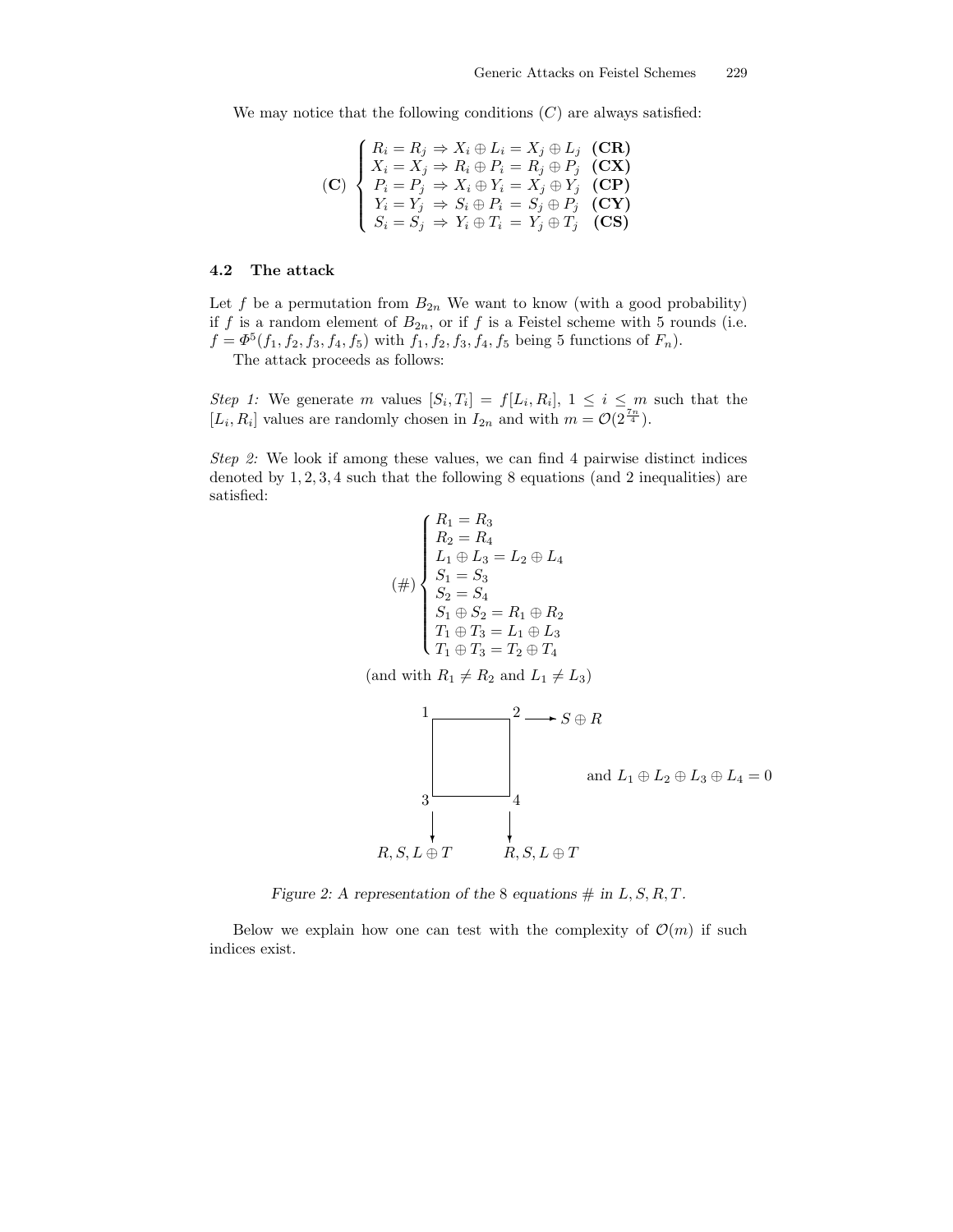Step 3: If such indices exist, we will guess that f is Feistel scheme with 5 rounds. If not we will say that  $f$  is not a Feistel scheme. We will see below that the probability to find such indices is not negligible if  $f$  is a Feistel scheme with  $5$ rounds and  $M \geq \mathcal{O}(2^{\frac{7n}{4}})$  for most of 5 round Feistel schemes.

#### 4.3 How to accomplish the step 2 in  $\mathcal{O}(m)$  computations

First, we find among the  $m \times m$  possibilities, all the possible indices 1 and 3 such that:

$$
\begin{cases}\nR_1 = R_3 \\
S_1 = S_3 \\
L_1 \oplus T_1 = L_3 \oplus T_3\n\end{cases}
$$

It is possible to this in  $\mathcal{O}(m)$  computations instead of  $\mathcal{O}(m^2)$  by storing all the *m* values  $(R_i, S_i, L_i \oplus T_i)$  in a hash table and looking for collisions. We expect to find  $\frac{m^2}{2^{3n}} \ll m$  such indices (as  $m \ll 2^{3n}$ ).

In the same way we find all the possible indices 2 and 4 such that:

$$
\begin{cases}\nR_2 = R_4 \\
S_2 = S_4 \\
L_2 \oplus T_2 = L_4 \oplus T_4\n\end{cases}
$$

Each part requires  $\mathcal{O}(m)$  computations and  $\mathcal{O}(m)$  of memory, and, if needed, there is a tradeoff with  $\mathcal{O}(m \cdot \alpha)$  computations and  $\mathcal{O}(m/\alpha)$  memory.

Now we store all the values  $(L_1 \oplus L_3, S_1 \oplus R_1)$  for all the indices  $(1, 3)$ already found. There are about  $\frac{m^2}{2^{3n}} \leq m$  such values. Then we store all the values  $(L_2 \oplus L_4, S_2 \oplus R_2)$  for all the indices  $(2, 4)$  already found. Using another birthday paradox technique, we look for the following collision:

$$
\begin{cases}\nL_2 \oplus L_4 = L_1 \oplus L_3 \\
S_2 \oplus R_2 = S_1 \oplus R_1\n\end{cases}
$$

The complexity and the storage is  $\mathcal{O}(\frac{m^2}{2^{3n}}) \leq \mathcal{O}(m)$  again. At the end we have at most m choices of pairwise distinct indices  $(1, 2, 3, 4)$ . Among these we keep those that give  $R_1 \neq R_2$  and  $L_1 \neq L_3$ . By inspection we check that now they satisfy all the equations of  $(\#)$ .

### 4.4 Probability of  $(\#)$  when f is a random permutation of  $B_{2n}$

When f is a random permutation of  $B_{2n}$ , we have  $\mathcal{O}(m^4)$  possibilities to chose the indices  $1, 2, 3, 4$  among the m possible indices, and we have 8 equations to satisfy, with a probability about  $\frac{1}{2^{8n}}$  to have them all true for some pairwise distinct 1, 2, 3, 4. By inspection we check that the equations of  $(\#)$  are not dependent. Thus the probability to have 4 pairwise distinct indices 1, 2, 3, 4 that satisfy  $(\#)$ is about  $\frac{m^4}{2^{8n}}$  when f is a random permutation of  $B_{2n}$  (n.b. the two additional inequalities  $R_1 \neq R_2$  and  $L_1 \neq L_3$  change nothing). Since  $m \ll 2^{2n}$  (because  $m = \mathcal{O}(2^{\frac{7n}{4}})$  this probability is negligible.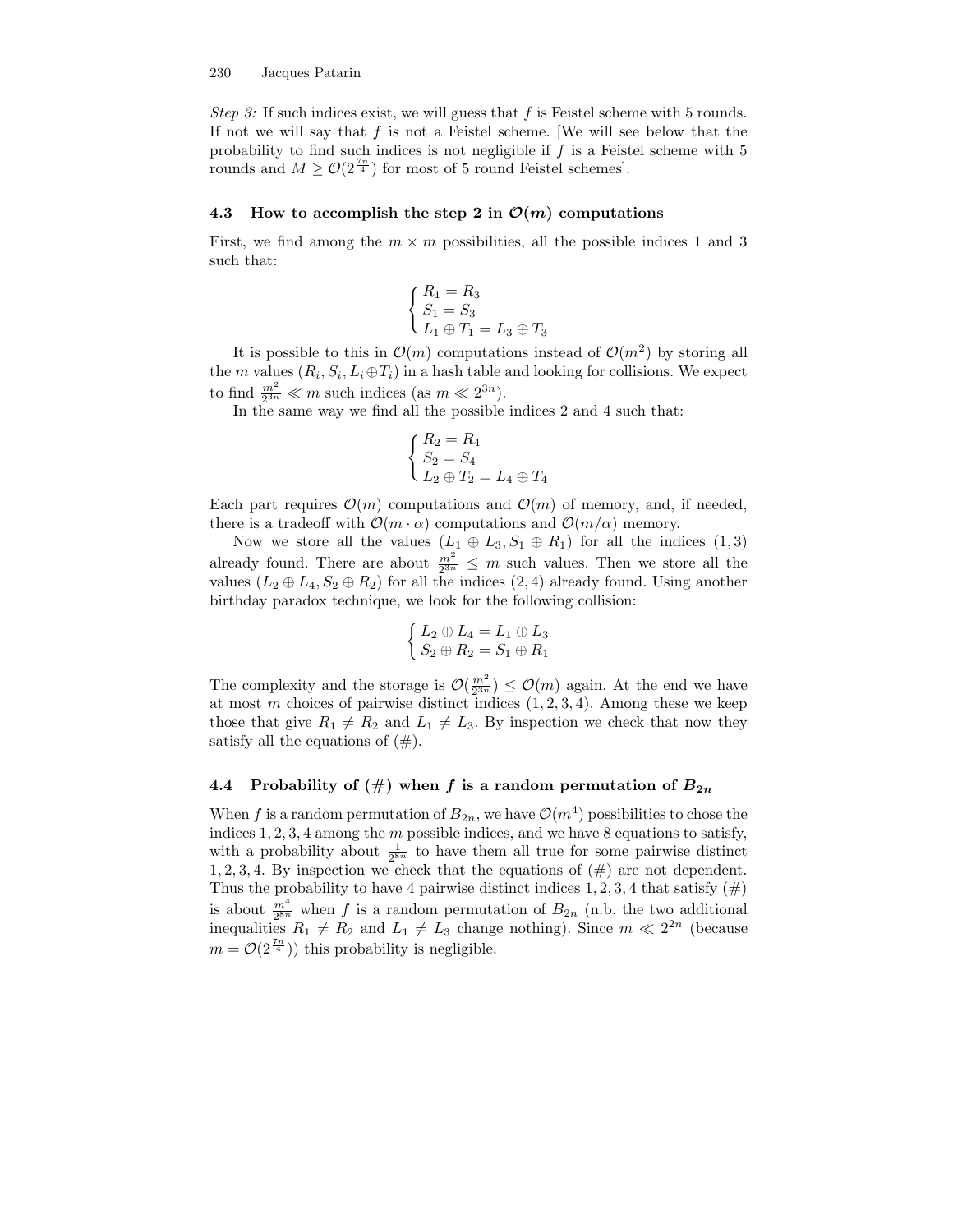## 4.5 Probability of  $(\#)$  when f is a Feistel scheme with 5 rounds

**Theorem 1** When f is a Feistel scheme with 5 rounds, the 8 equations of  $(\#)$ are a logical consequence on the following 7 equations:

$$
(\Lambda) \begin{cases} R_1 = R_3 & (1) \\ R_2 = R_4 & (2) \\ L_1 \oplus L_3 = L_2 \oplus L_4 & (3) \\ S_1 = S_3 & (4) \\ X_1 = X_2 & (5) \\ P_1 = P_3 & (6) \\ Y_1 = Y_2 & (7) \end{cases}
$$

Proof of Theorem 1.

We will use the facts  $(CR)$ ,  $(CX)$ ,  $(CP)$ ,  $(CY)$  and  $(CS)$  that have been introduced in section 4.1.

- From (1) and (CR) we get  $X_3 = X_1 \oplus L_1 \oplus L_3$  (8)
- From (2) and (CR) we get  $X_4 \oplus L_4 = X_2 \oplus L_2$ , and then using (8), (5) and (3) we get
	- $X_4 = X_3$  (9).
- From (5) and (CX) we get:  $R_1 \oplus P_1 = R_2 \oplus P_2$  (10)
- From (9) and (CX) we get  $R_4 \oplus P_4 = R_3 \oplus P_3$  and then from (10), (6), (1) and (2) we get:

$$
P_4 = P_2 \quad (11)
$$

- From (6) and (CP) we get  $X_1 \oplus Y_1 = X_3 \oplus Y_3$  and then from (8) we get:  $Y_3 = Y_1 \oplus L_1 \oplus L_3$  (12)
- From (11) and (CP) we get  $X_2 \oplus Y_2 = X_4 \oplus Y_4$  and then from (12), (7), (9), (5) and (8) we get:

 $Y_4 = Y_3 \ (13)$ 

- From (7) and (CY) we get  $S_1 \oplus P_1 = S_2 \oplus P_2$  and then from (10) we get:  $S_1 \oplus S_2 = R_1 \oplus R_2$  (14)
- From (13) and (CY) we get  $S_4 \oplus P_4 = S_3 \oplus P_3$  and then from (14), (4), (11),  $(6)$  and  $(10)$  we get:

$$
S_4 = S_2 \quad (15)
$$

- From (4) and (CS) we get  $Y_1 \oplus T_1 = Y_3 \oplus T_3$  and then from (12) we get:  $T_3 = T_1 \oplus L_1 \oplus L_3$  (16).
- From (15) and (CS) we get  $Y_4 \oplus T_4 = Y_2 \oplus T_2$  and then from (13), (7), (12) and (16) we get:
- $T_4 \oplus T_2 = T_1 \oplus T_3$  (17)
- If  $R_1 = R_2$  then because of (5) we have  $L_1 = L_2$  and  $R_1 = R_2 \Rightarrow 1 = 2$  and the indices 1 and 2 are distinct by definition. Thus  $R_1 \neq R_2$  (18)
- Finally since  $1 \neq 3$  and because of (1) we have.  $L_1 \neq L_3$  (19)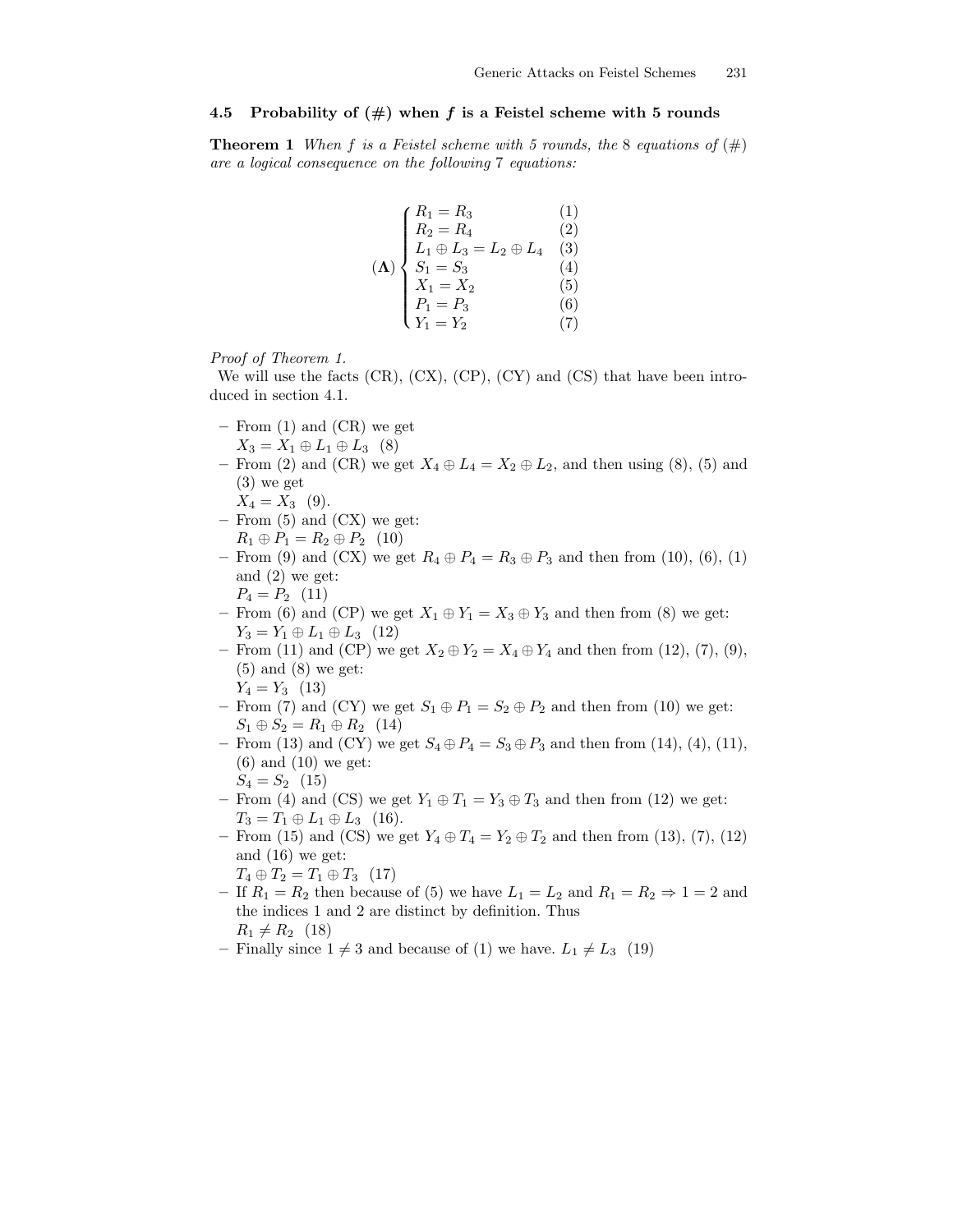#### 232 Jacques Patarin

So all the equations of  $(\#)$  are indeed just consequences of the 7 equations (*A*) when f is a Feistel with 5 rounds. Indeed the  $8 + 2$  conditions of (#) are now in  $(1)$ ,  $(2)$ ,  $(3)$ ,  $(4)$ ,  $(15)$ ,  $(14)$ ,  $(16)$ ,  $(17)$ , and finally  $(18)$  and  $(19)$ .

**Theorem 2** Let f be a Feistel scheme with 5 rounds,  $f = \Psi^5(f_1, f_2, f_3, f_4, f_5)$ . Then for most of such f, the probability to have 4 pairwise distinct indices  $1,2,3,4$ that satisfy  $\# \text{ is } \geq \mathcal{O}(\frac{m^4}{2^{7n}})$ , and thus is not negligible when  $m \geq \mathcal{O}(2^{\frac{7n}{4}})$ . Therefore the algorithm given in the section  $\lambda$  is indeed a generic way to distinguish most Feistel schemes with 5 rounds from a truly random permutation of  $B_{2n}$ with a complexity of  $\mathcal{O}(2^{\frac{7n}{4}})$ .

### Proof.

When  $f_1, f_2, f_3, f_4, f_5$  are randomly chosen in  $F_n$ , the probability that there exist pairwise distinct indices  $1,2,3,4$  chosen out of a set of  $m$  indices such that all the 7 equations (A) hold is  $=\mathcal{O}\left(\frac{m^4}{2^{7n}}\right)$ . Thus from the Theorem 1 we get the Theorem 2.

Remark Here again, the attack is effective against most of 5 round Feistel schemes, but not necessarily on all 5 round Feistel schemes. (See section 6 for more comments on that).

# 5 A generic attack on 5 round Feistel permutations with  $\mathcal{O}(2^{\frac{3n}{2}})$  chosen plaintexts and  $\mathcal{O}(2^{\frac{3n}{2}})$  complexity

This attack proceeds exactly as the previous attack of the Section 4, except that now Step 1 is replaced by the following Step' 1:

Step' 1 We generate m values  $f[L_i, R_i] = [S_i, T_i], 1 \leq i \leq m$  such that the  $L_i$ values are randomly chosen in  $I_n$  and the  $R_i$  values are randomly chosen in a subset  $I'_n$  of  $I_n$  with only  $2^{\frac{n}{2}}$  elements. For example  $I'_n$ =all the strings of n bits with the first  $n/2$  bits at 0. Let  $m = \mathcal{O}(2^{\frac{3n}{2}})$ .

## 5.1 Probability of  $(\#)$  when f is a random permutation of  $B_{2n}$

Now the probability that there are some indices  $1, 2, 3, 4$  such that equations  $(\#)$ are satisfied when f is randomly chosen in  $B_{2n}$  is about

$$
\frac{m^4}{2^{\frac{n}{2}} \cdot 2^{\frac{n}{2}} 2^{6n}} = \frac{m^4}{2^{7n}}
$$

(because the equations  $R_1 = R_3$  and  $R_2 = R_4$  have now a probability  $\frac{1}{2}$  $\frac{1}{2^{\frac{n}{2}}}$  to be satisfied instead of  $\frac{1}{2^n}$ ).

However, since here  $m = \mathcal{O}(2^{\frac{3n}{2}})$ , this probability  $\frac{m^4}{2^{7n}}$  is still negligible.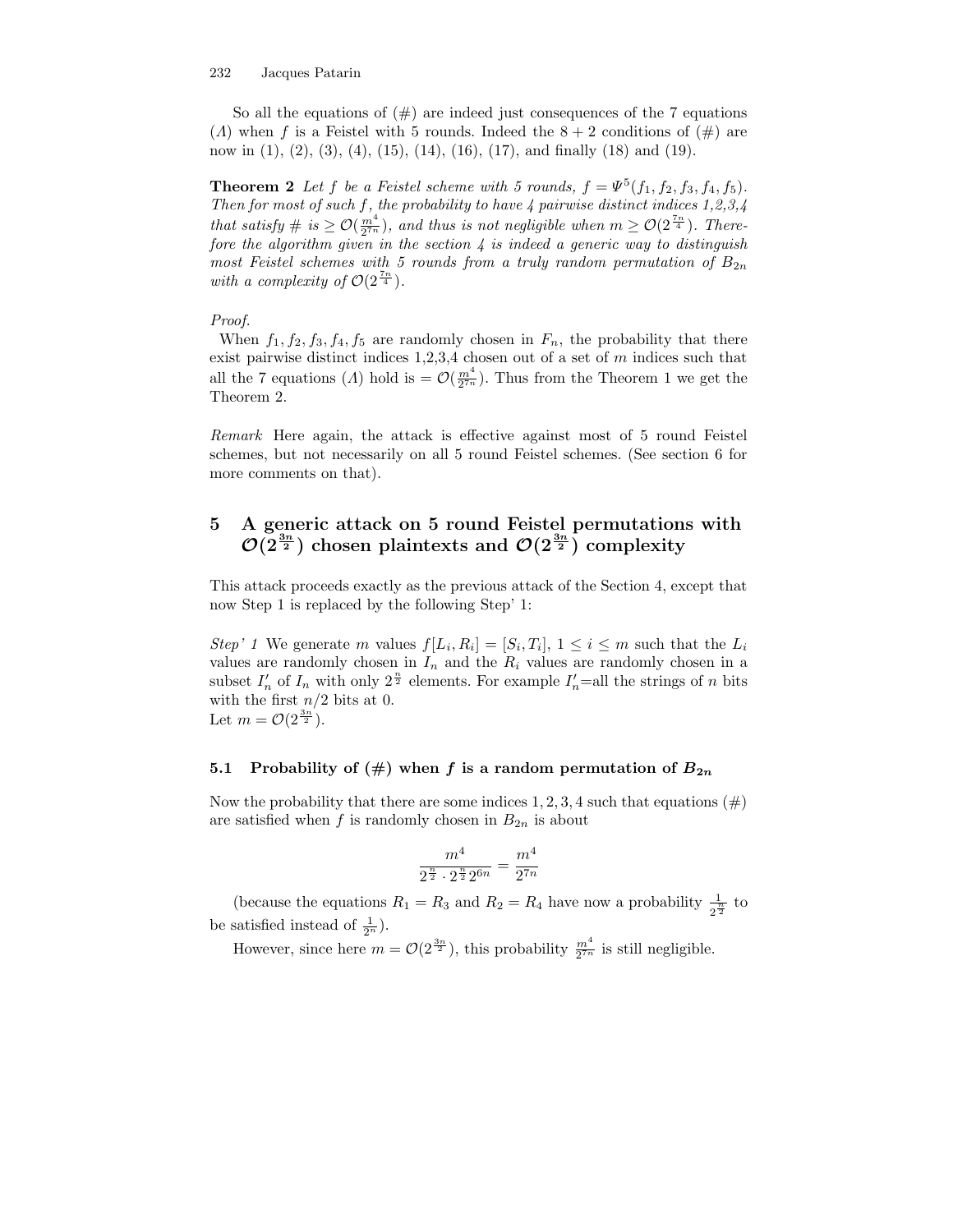## 5.2 Probability of  $(\#)$  when f is a Feistel scheme with 5 rounds

When f is a Feistel scheme with 5 rounds, with  $f_1, f_2, f_3, f_4, f_5$  randomly chosen in  $F_n$ , the probability that there exist indices 1, 2, 3, 4 chosen out of a set of m indices, such that all the 7 equations  $(A)$  are satisfied is about

$$
\simeq \frac{m^4}{2^{\frac{n}{2}} \cdot 2^{\frac{n}{2}} 2^{5n}} = \frac{m^4}{2^{6n}}
$$

(because the equations  $R_1 = R_3$  and  $R_2 = R_4$  have now a probability  $\frac{1}{2}$  $\frac{1}{2^{\frac{n}{2}}}$  to be satisfied instead of  $\frac{1}{2^n}$ ).

So from Theorem 1 of section 4, we see that for these functions  $f$  the probability that there exist indices 1,2,3,4 such that all the 8 equations (and 2 inequalities) # are satisfied is here generally  $\geq \mathcal{O}(\frac{m^4}{2^{6n}})$ .

Thus the algorithm given in this section 5 is indeed a generic way to distinguish most Feistel schemes with 5 rounds from a truly random permutation of  $B_{2n}$ , with a complexity  $\mathcal{O}(2^{\frac{3n}{2}})$  and  $\mathcal{O}(2^{\frac{3n}{2}})$  chosen queries.

Remark Here again some time/memory tradeoff is possible: use  $\mathcal{O}(2^{\frac{3n}{2}})$  chosen queries,  $\mathcal{O}(2^{\frac{3n}{2}} \cdot \alpha)$  computations and  $\mathcal{O}(2^{\frac{3n}{2}}/\alpha)$  of memory.

## 6 Feistel schemes with specific round functions

The problem. The generic attacks that we have presented for 3, 4 and 5 rounds are effective against most Feistel schemes, or when the round functions are randomly chosen. However it can occur that for specific choices of the round functions, these attacks, if applied exactly as described, may fail. In this cases, very often there are some other attacks, against these specific rounds functions, that are even simpler. We will illustrate this on an example pointed out by an anonymous referee of Asiacrypt'2001.

**Theorem 3 (Knudsen, see [2] or [3])** Let  $[L_1, R_1]$  and  $[L_2, R_2]$  be two inputs of a 5 round Feistel scheme, and let  $[S_1, T_1]$  and  $[S_2, T_2]$  be the outputs. Let assume that the round functions  $f_2$  and  $f_3$  are permutations (therefore they are not random functions of  $F_n$ ). Then if  $R_1 = R_2$  and  $L_1 \neq L_2$  it is impossible to have simultaneously  $S_1 = S_2$  and  $L_1 \oplus L_2 = T_1 \oplus T_2$ .

#### Proof.

 $R_1 = R_2 \Rightarrow X_1 \oplus X_2 = L_1 \oplus L_2$ , and  $S_1 = S_2 \Rightarrow Y_1 \oplus Y_2 = T_1 \oplus T_2$ . Therefore if we have  $L_1 \oplus L_2 = T_1 \oplus T_2$ , we will have also:

$$
X_1 \oplus Y_1 = X_2 \oplus Y_2.
$$

Now since we have  $Y_i = X_i \oplus f_3(P_i)$ , we will have  $f_3(P_1) = f_3(P_2)$  and since  $f_3$ is a permutation we get  $P_1 = P_2$ .

Then since we have  $P_i = R_i \oplus f_2[L_i \oplus f_1(R_i)]$  with  $R_1 = R_2$ , and since  $f_2$  is a permutation we get

$$
L_1\oplus f_1(R_1)=L_2\oplus f_1(R_2).
$$

This is in contradiction with  $R_1 = R_2$  and  $L_1 \neq L_2$ .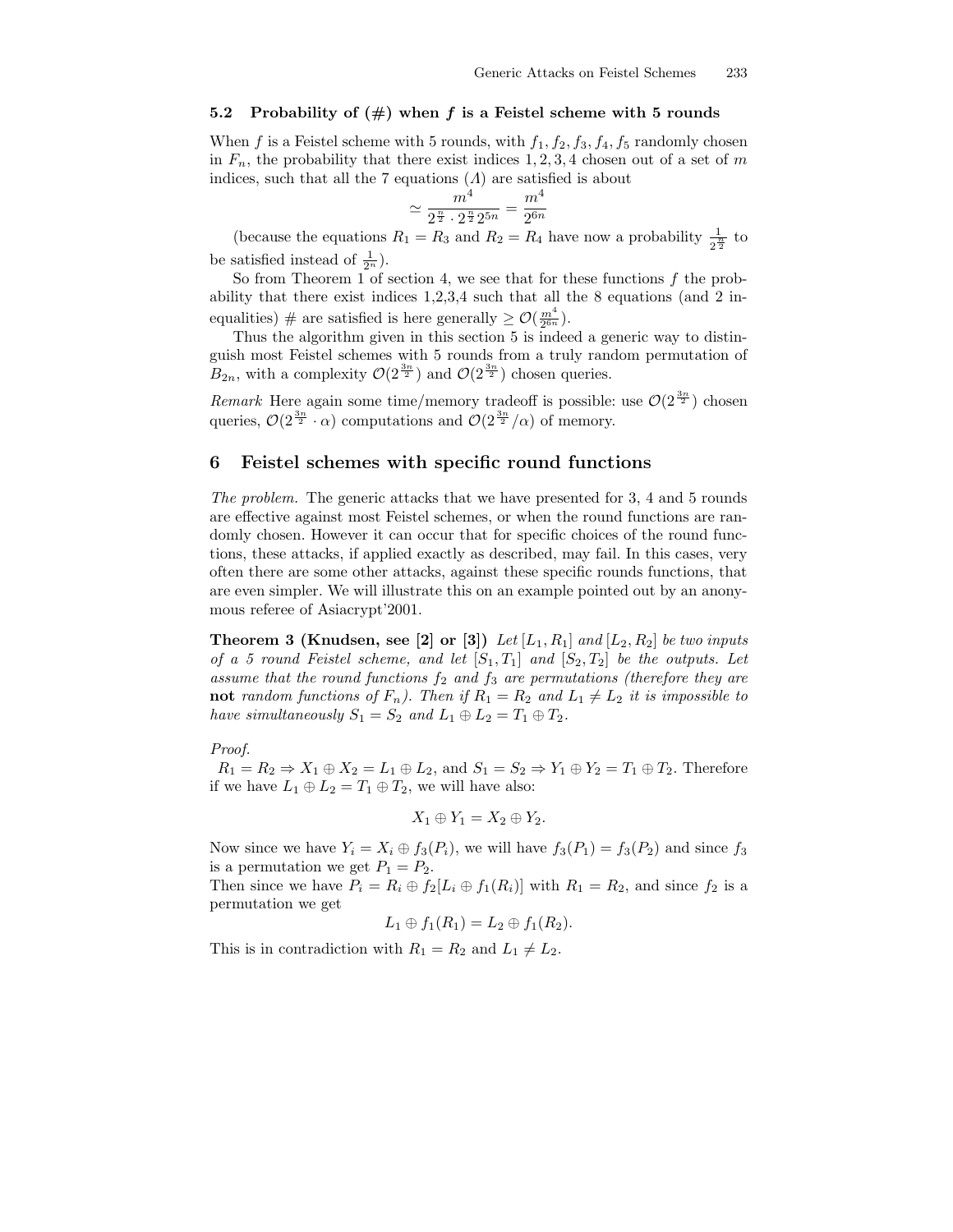#### Attacks on 5 round Feistel schemes with  $f_2$  and  $f_3$  permutations

From the above Theorem 3 we see that our attack given in section 4 and 5 against most 5 round Feistel schemes will fail when  $f_2$  and  $f_3$  are permutations. Indeed, the event  $R_1 = R_3, L_1 \neq L_3, S_1 = S_3$  and  $L_1 \oplus L_3 = T_1 \oplus T_3$  will never occur if  $f_2$  and  $f_3$  are permutations. However, in such a case there is an even simpler attack that comes immediately from the Theorem 3: we can randomly get m input/output values and count the number of indices  $(i, j)$ ,  $i < j$  such that:

$$
\begin{cases}\nR_i = R_j \\
S_i = S_j \\
L_i \oplus L_j = T_i \oplus T_j\n\end{cases}
$$

For a random permutation this number is  $\mathcal{O}\left(\frac{m^2}{2^{3n}}\right)$ , and for a 5 round Feistel scheme with  $f_2$  and  $f_3$  being permutations, it is exactly 0. This attack requires  $\mathcal{O}(2^{\frac{3n}{2}})$  random plaintext/ciphertext pairs and  $\mathcal{O}(2^{\frac{3n}{2}})$  computations.

Remark: This attack can also be extended to 6 round Feistel schemes when the round functions are permutations (or "quasi-permutations"), see [2, 3] for details.

Conclusion It was known (before the present paper) that some generic attacks on 5 round Feistel schemes exist when the round functions are permutations. This particular case is interesting since two of the former AES candidates, namely DFC and DEAL, were such Feistel schemes using permutations as round functions. (More precisely they were "quasi-permutations" in DFC). The number of rounds in these functions is however  $\geq 6$ .

In this paper we have shown a more general result that such generic attacks exist for most of 5 round Feistel schemes (even when  $f_2$  and  $f_3$  are not permutations). It can be noticed that our attack is based on specific relations on 4 points (corresponding to 4 ciphertexts), while the previous attacks were based on specific relations on only 2 points ("impossible differentials").

# 7 Attacking Feistel Generators

In this section we will describe what is an attack against a generator of permutations (and not only against a single permutation randomly generated by a generator of permutations), i.e. we will be able to study several permutations generated by the generator. Then we will evaluate the complexity of brute force attacks and we will notice that since all Feistel permutations have an even signature, it is possible to distinguish them from a random permutation in  $\mathcal{O}(2^{2n})$ .

Let G be a "k round Feistel Generator", i.e. from a binary string  $K, G$  generates a k round Feistel permutation  $G_K$  of  $B_{2n}$ .

Let  $G'$  be a truly random permutation generator, i.e. from a string  $K$ ,  $G'$  generates a truly random permutation  $G'_{K}$  of  $B_{2n}$ .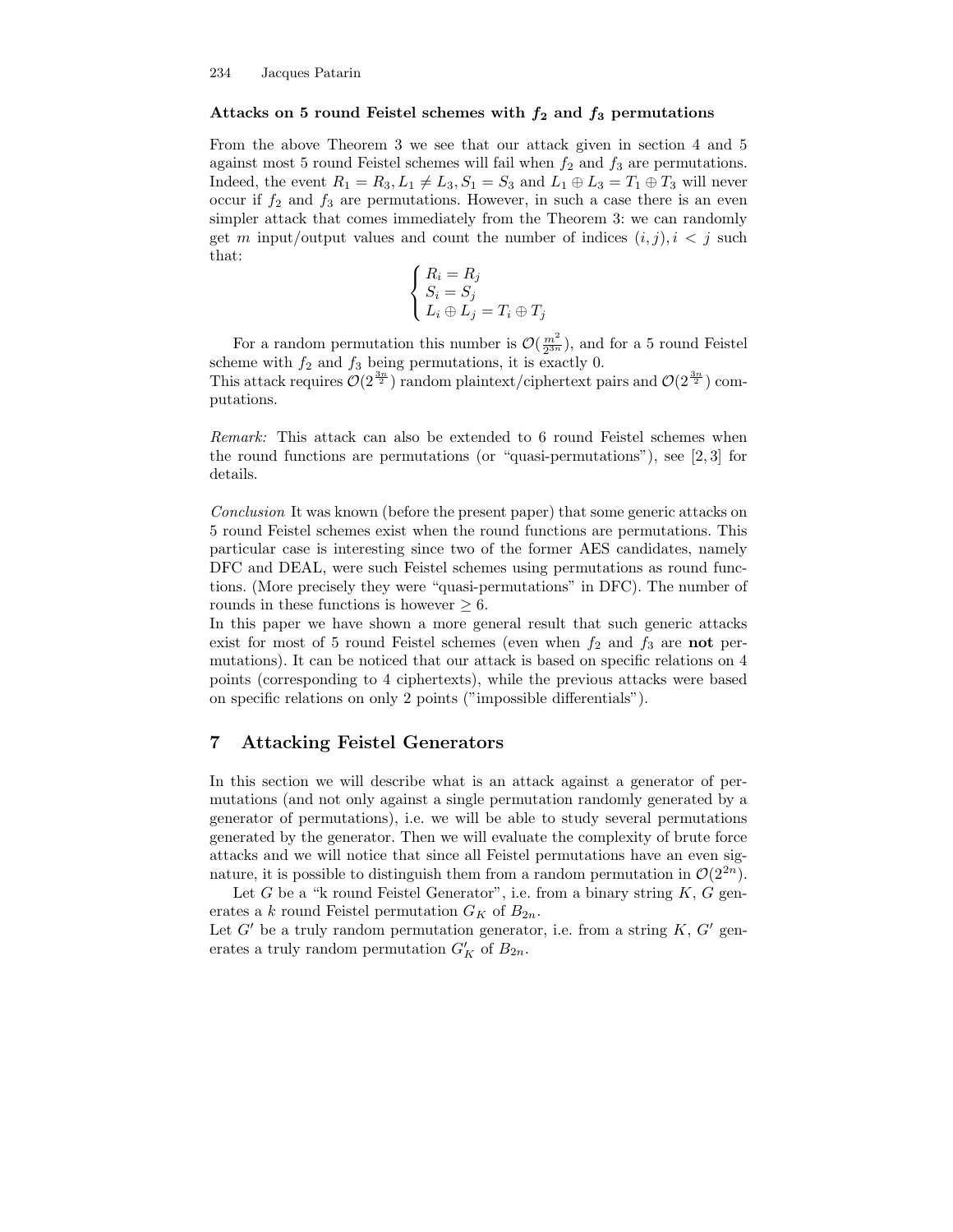Let  $G''$  be a truly random even permutation generator, i.e. from a string  $K, G''$ generates a truly random permutation  $G''_K$  of  $A_{2n}$ , with  $A_{2n}$  being the group of all the permutations of  $B_{2n}$  with even signature.

We are looking for attacks that distinguish  $G$  from  $G'$ , and also for attacks that will distinguish  $G$  from  $G''$ .

Adversarial model: An attacker can choose some strings  $K_1, \ldots K_f$ , can ask for some inputs  $[L_i, R_i] \in I_{2n}$ , and can ask for some  $G_{K_\alpha}[L_i, R_i]$  (with  $K_\alpha$  being one of the  $K_i$ ). Here the attack is more general than in the previous sections, since the attacker can have access to many different permutations generated by the same generator.

Adversarial goal: The aim of the attacker is to distinguish  $G$  from  $G'$  (or from  $G''$ ) with a good probability and with a complexity as small as possible.

Brute force attacks A possible attack is the exhaustive search on the k round functions  $f_1, \ldots, f_k$  form  $I_n$  to  $I_n$  that have been used in the Feistel construction. This attack always exists, but since we have  $2^{k \cdot n \cdot 2^n}$  possibilities for  $f_1, \ldots, f_k$ , this attack requires about  $2^{k n \cdot 2^n}$  computations (or  $2^{\lceil \frac{k}{2} \rceil \cdot n \cdot 2^n}$  computations in a version "in the middle" of the attack) and about  $k \cdot 2^{n-1}$  random queries<sup>1</sup> and only 1 permutation of the generator.

## Attack by the signature

**Theorem 4** If  $n \geq 2$  then all the Feistel schemes from  $I_{2n} \to I_{2n}$  have an even signature.

#### Proof.

Let  $\sigma: I_{2n} \to I_{2n}$  $[L, R] \mapsto [R, L].$ Let  $f_1$  be a function of  $F_n$ . Let  $\Psi'(f_1)[L, R] = [L \oplus f_1(R), R].$ We will show that both  $\sigma$  and  $\Psi'(f_1)$  have an even signature, so will have  $\sigma \circ$  $\Psi'(f_1) = \Psi(f_1)$ , and thus by composition, all the Feistel schemes from  $I_{2n} \to I_{2n}$ have an even signature.

For  $\sigma$ : All the cycles have 1 or 2 elements, and we have  $2^n$  cycles with 1 element (and an even signature), and  $\frac{2^{2n}-2^n}{2}$  $\frac{-2^{n}}{2}$  cycles with 2 elements. When  $n \geq 2$  this number is even.

For  $\Psi'(f_1)$ : All the cycles have 1 or 2 elements since  $\Psi'(f_1) \circ \Psi'(f_1) = Id$ . Moreover the number of cycles with 2 elements is  $\frac{2^n \cdot k}{2}$ , with k being the number of values R such that  $f_1(R) \neq 0$ . So when  $n \geq 2$  the signature of  $\Psi'(f_1)$  is even.

**Theorem 5** Let f be a permutation of  $B_{2n}$ . Then using  $\mathcal{O}(2^{2n})$  computations on the  $2^{2n}$  input/output values of f, we can compute the signature of f.

<sup>&</sup>lt;sup>1</sup> each query divides by about  $2^{2n}$  the number of possible  $f_1, \ldots, f_k$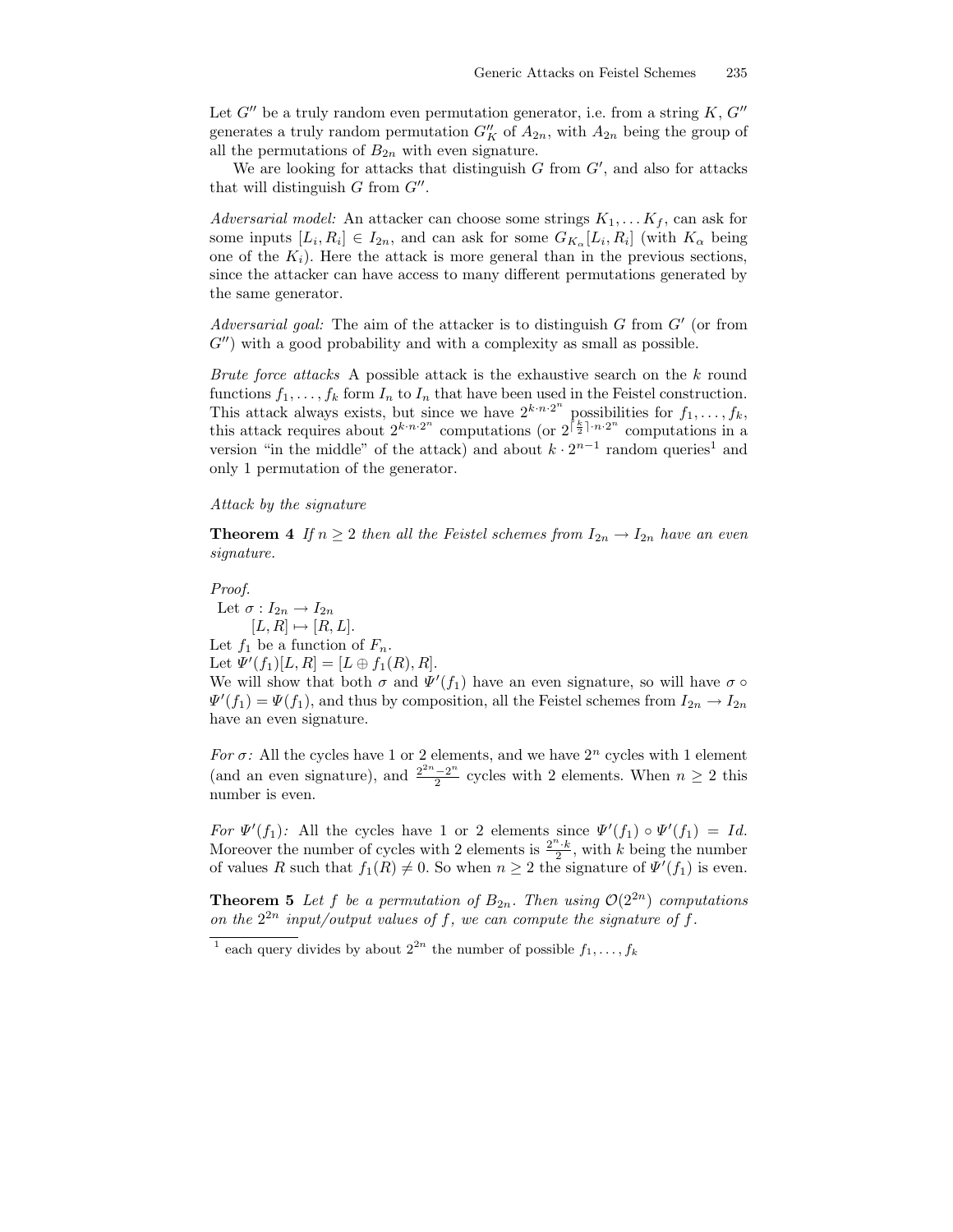#### Proof.

Just compute all the cycles  $c_i$  of  $f, f = \prod^{\alpha}$  $\prod_{i=1} c_i$  and use the formula:

signature $(f) = \prod^{\alpha}$  $i=1$  $(-1)^{length(c_i)+1}.$ 

Theorem 6 Let G be a Feistel scheme generator, then it is possible to distinguish G from a generator of truly random permutations of  $B_{2n}$  after  $\mathcal{O}(2^{2n})$ computations on  $\mathcal{O}(2^{2n})$  input/output values.

## Proof.

It is direct consequence of the Theorems 4 and 5 above.

Remark.

It is however probably much more difficult to distinguish G from random permutations of  $A_{2n}$ , with  $A_{2n}$  being the group of all the permutations of  $B_{2n}$  with even signature. In the next sections we will present our best attacks for this problem.

# 8 An attack on 6 round Feistel Generators in  $\mathcal{O}(2^{2n})$

Attacks on 6 round Feistel If G is a generator of 6 round Feistel permutations of  $B_{2n}$ , we have found an attack (described below) that uses a few (i.e.  $\mathcal{O}(1)$ ) permutations from the generator G,  $\mathcal{O}(2^{2n})$  computations and about  $\mathcal{O}(2^{2n})$ random queries. So this attack has a complexity much smaller than the exhaustive search in  $2^{63n \cdot 2^n}$ . However since a permutation of  $B_{2n}$  has only  $2^{2n}$  possible inputs, this attack has no real interest against a single specific 6 round Feistel scheme used in encryption.

It is interesting only if a few 6 round Feistel schemes are used. This can be particularly interesting for some cryptographic schemes using many permutations on a relatively small number of bits. For example in the Graph Isomorphism authentication scheme many permutations on about  $2^{14}$  points are used (thus  $n = 7$ , or in the Permuted Kernel Problem PKP of Adi Shamir many permutations on about  $2^6$  points  $(n = 3$  here). Then, we will be able to distinguish these permutations from truly random permutations with a small complexity if a 6 round Feistel scheme generator is used. And this, whatever the size of the secret key used in the generator may be. So we do not recommend to generate small pseudorandom permutations from 6 round Feistel schemes.

The Attack: Let  $[L_i, R_i]$  be an element of  $I_{2n}$ . Let  $\Psi^6[L_i, R_i] = [S_i, T_i]$ . The attack proceeds as follows:

Step 1.

We choose specific permutation  $f = G_K$ . We generate m values  $f[L_i, R_i] = [S_i, T_i], 1 \le i \le m$  with the random  $[L_i, R_i] \in$  $I_{2n}$  and with  $m = \mathcal{O}(2^{2n}).$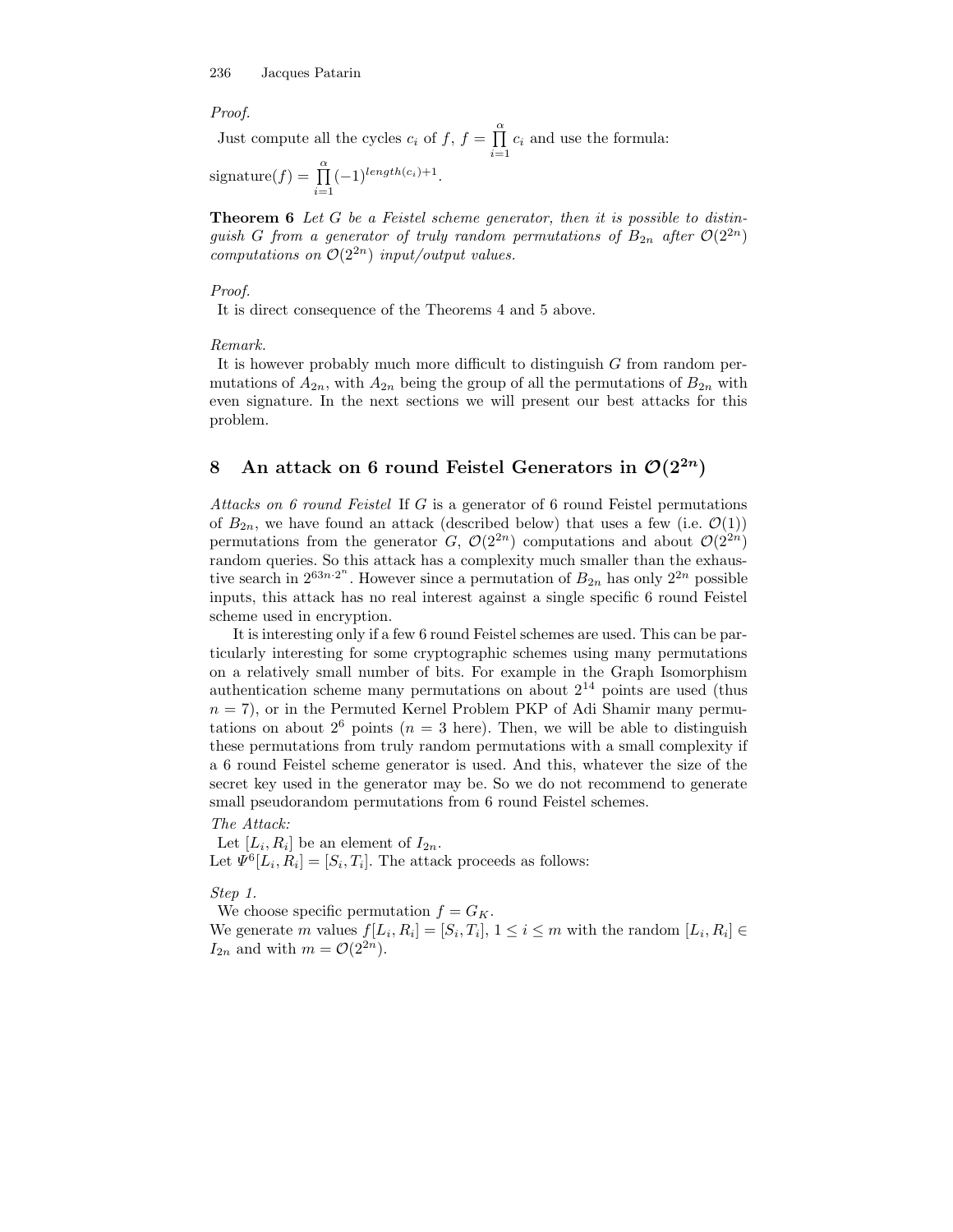Remark: Since  $m = \mathcal{O}(2^{2n})$ , we cover here almost all the possible inputs  $[L_i, R_i]$  for this specific permutation f.

Step 2.

We look if among these values we can find 4 pairwise distinct indices denoted by 1, 2, 3, 4 such that these 8 equations are satisfied:

$$
(\#)\begin{cases} R_1 = R_3\\ R_2 = R_4\\ S_1 = S_2\\ S_3 = S_4\\ L_1 \oplus L_3 = L_2 \oplus L_4\\ L_1 \oplus L_3 = S_1 \oplus S_3\\ T_1 \oplus T_2 = T_3 \oplus T_4\\ T_1 \oplus T_2 = R_1 \oplus R_2 \end{cases}
$$

(and with  $R_2 \neq R_1$ ,  $S_3 \neq S_1$  and  $T_1 \neq T_2$ ).



Figure 3: A representation of the 8 equations  $\#$  in  $L, S, R, T$ .

It is also possible to show that all the indices that satisfy these equations can be found in  $\mathcal{O}(m)$  and with  $\mathcal{O}(m)$  of memory. We count the number of solutions found.

#### Step 3.

We try again at Step 1 with another  $f = G_{K'}$  and we will do this a few times, say  $\lambda$  times with  $\lambda = \mathcal{O}(1)$ . Let  $\alpha$  be the total number of solutions found at Step 2 for all the  $\lambda$  functions tested. It is possible to prove that for a generator of pseudorandom permutation of  $B_{2n}$  we have

$$
\alpha \simeq \frac{\lambda m^4}{2^{8n}}.
$$

Moreover it is possible to prove that for a generator of 6 round Feistel schemes the average value we get for  $\alpha$  is

$$
\alpha \geq \quad \hbox{about} \quad \frac{2 \lambda m^4}{2^{8n}}.
$$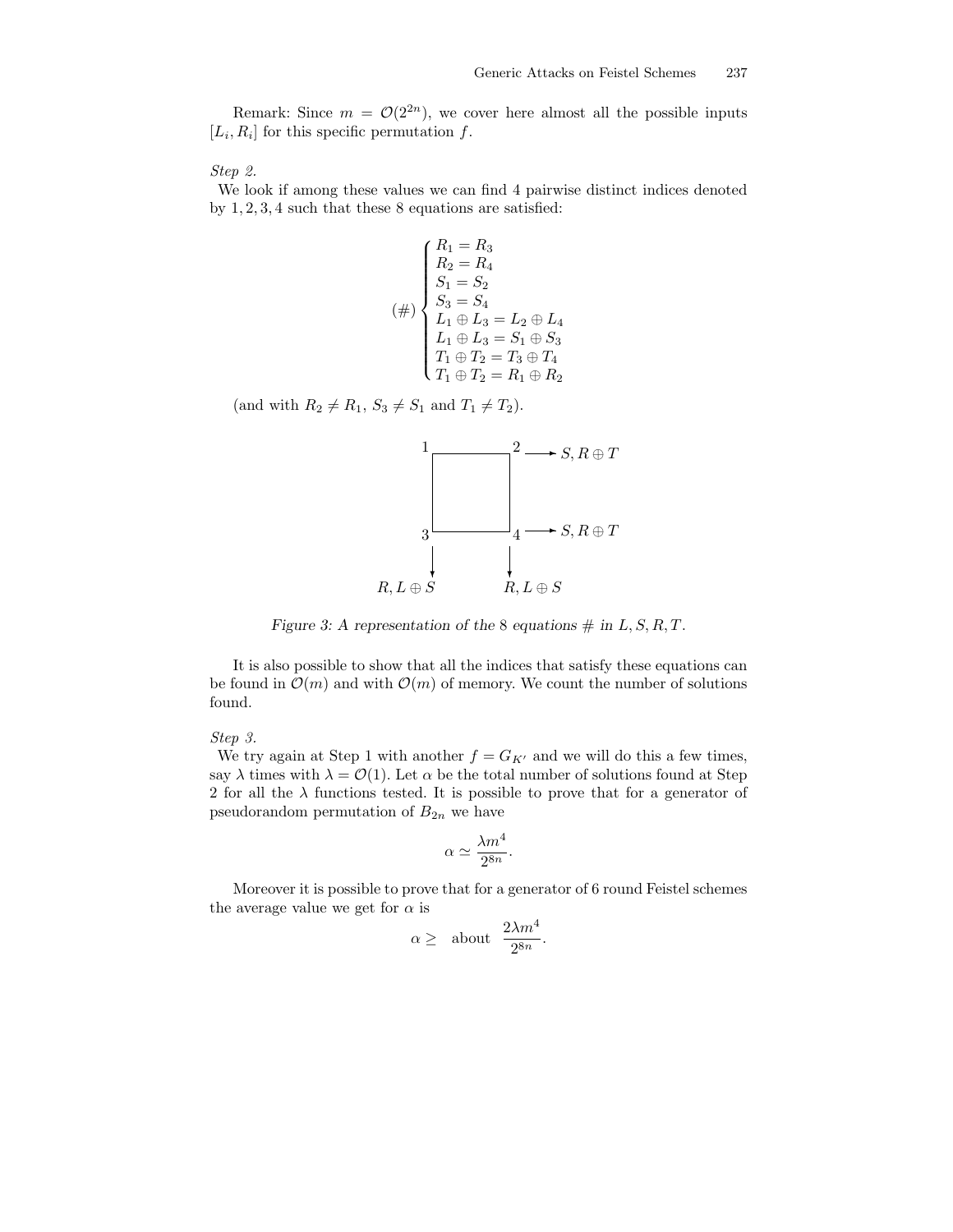#### Proof.

The proof is very similar to the proof we did for  $\Psi^5$  (due to the lack of space we do not explicit it here).

So by counting this value  $\alpha$  we will distinguish 6 round Feistel generators from truly random permutation generators each time when  $\frac{\lambda m^4}{2^{8n}}$  is not negligible, for example when  $\lambda = \mathcal{O}(1)$  and  $m = \mathcal{O}(2^{2n})$ , as claimed.

Examples: Thus we are able, to distinguish between a few 6 round Feistel permutations taken from a generator, and a set of truly random permutations (or from a set of random permutations with an even signature) from 32 bits to 32, within approximately  $2^{32}$  computations and  $2^{32}$  chosen plaintexts.

# 9 An attack on k round Feistel Generators

It is also possible to extend these attacks on more than 6 rounds, to any number of rounds k. However for more than 6 rounds, as already for 6 rounds, all our attacks require a complexity and a number of queries  $\geq \mathcal{O}(2^{2n})$ , so they can be interesting to attack generators of permutations, but not to attack a single permutation (the probability of success against one single permutation is generally negligible, and we need a few, or many permutations from the generator, in order to be able to distinguish the generator from a truly random permutation generator).

Example of attack on a Feistel generator with  $k$  rounds. Let  $k$  be an integer. For simplicity we will assume that  $k$  is even (the proof is very similar when  $k$  is odd). Let  $\lambda = \frac{k}{2} - 1$ . Let G be a generator of Feistel permutations of k rounds of  $B_{2n}$ . We will consider an attack with a set of equations in  $(L, R, S, T)$  illustrated in figure 3. For simplicity we do not write all the equations explicitly.



Figure 4: Modelling the  $4 \cdot \lambda(\lambda - 1)$  equations in L, R, S, T.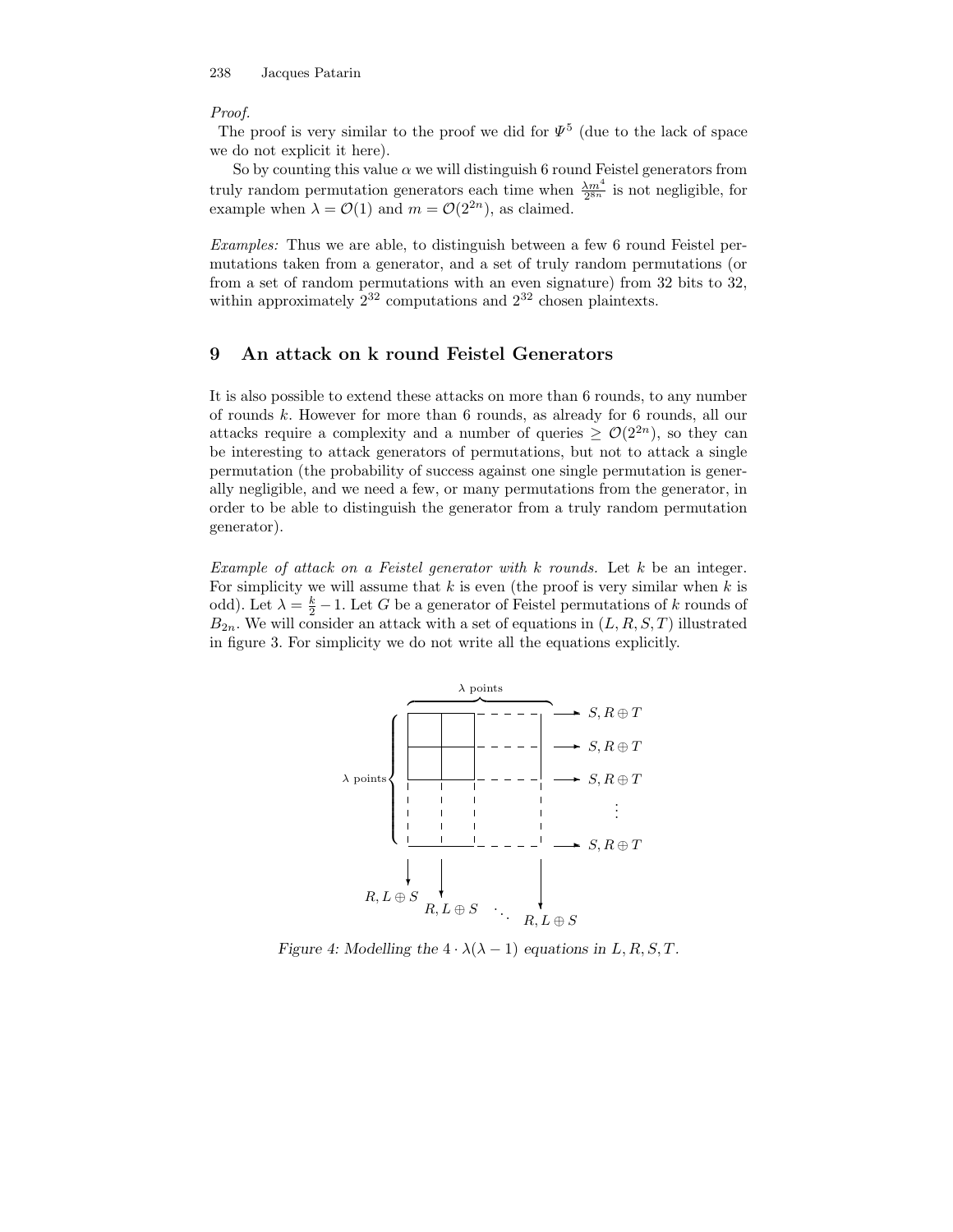Here we have  $\mu = \lambda^2 = (\frac{k}{2} - 1)^2$  indices, and we have  $4\lambda(\lambda - 1) = k^2 - 6k + 8$ equations in  $L, R, S, T$ . Here it is possible to prove that the probability that the  $4\lambda(\lambda - 1)$  equations of figure 3 exist, will be about twice for a Feistel scheme with k rounds, than for a truly random permutation.

Thus, on a fixed permutation this attack succeeds with a probability in

$$
\mathcal{O}\left(\frac{m^{(\frac{k}{2}-1)^2}}{2^{n\cdot 4\lambda(\lambda-1)}}\right)
$$

If we take  $m = \mathcal{O}(2^{2n})$  for such a permutation, it gives a probability of success in

$$
\mathcal{O}\left(\frac{2^{2n(\frac{k}{2}-1)^2}}{2^{n\cdot(k^2-6k+8)}}\right)
$$

So we will use  $\mathcal{O}(2^{n(\frac{k^2}{2}-4k+6)})$  permutations, and the total complexity and the total number of queries on all these permutations will be  $\mathcal{O}(2^{n(\frac{k^2}{2}-4k+8)})$ . The total memory will be  $\mathcal{O}(2^{2n})$ .

### Examples:

- With  $k = 6$  this attack uses  $\mathcal{O}(1)$  permutations and  $\mathcal{O}(2^{2n})$  computations (exactly as we did in section 8).
- With  $k = 8$  we need  $\mathcal{O}(2^{6n})$  permutations and  $\mathcal{O}(2^{8n})$  computations.

## 10 Conclusion

Up till now, generic attacks on Feistel schemes were known only for 1,2,3 or 4 rounds. In this paper we have seen that some generic attacks also do exist on 5 round Feistel schemes. So we do not recommend to use 5 round Feistel schemes in cryptography for general purposes. Our first attack requires  $\mathcal{O}(2^{\frac{7n}{4}})$ random plaintext/ciphertext pairs and the same amount of computation time. Our second attack requires  $\mathcal{O}(2^{\frac{3n}{2}})$  chosen plaintext/ciphertext pairs and the same amount of computation time. For example, it is possible to distinguish most of 5 round Feistel ciphers with blocks of 64 bits, from a random permutation from 64 bits to 64 bits, within about  $2^{48}$  chosen queries and  $2^{48}$  computations.

We have also seen that when we have to generate several small pseudorandom permutations we do not recommend to use a Feistel scheme generator with only 6 rounds (whatever the length of the secret key may be). As an example, it is possible to distinguish most generators of 6 round Feistel permutations from truly random permutations on 32 bits, within approximately  $2^{32}$  computations and 2 <sup>32</sup> chosen plaintexts (and this whatever the length of the secret key may be).

Similar attacks can be generalised for any number of rounds  $k$ , but they require to analyse much more permutations and they have a larger complexity when  $k$ increases.